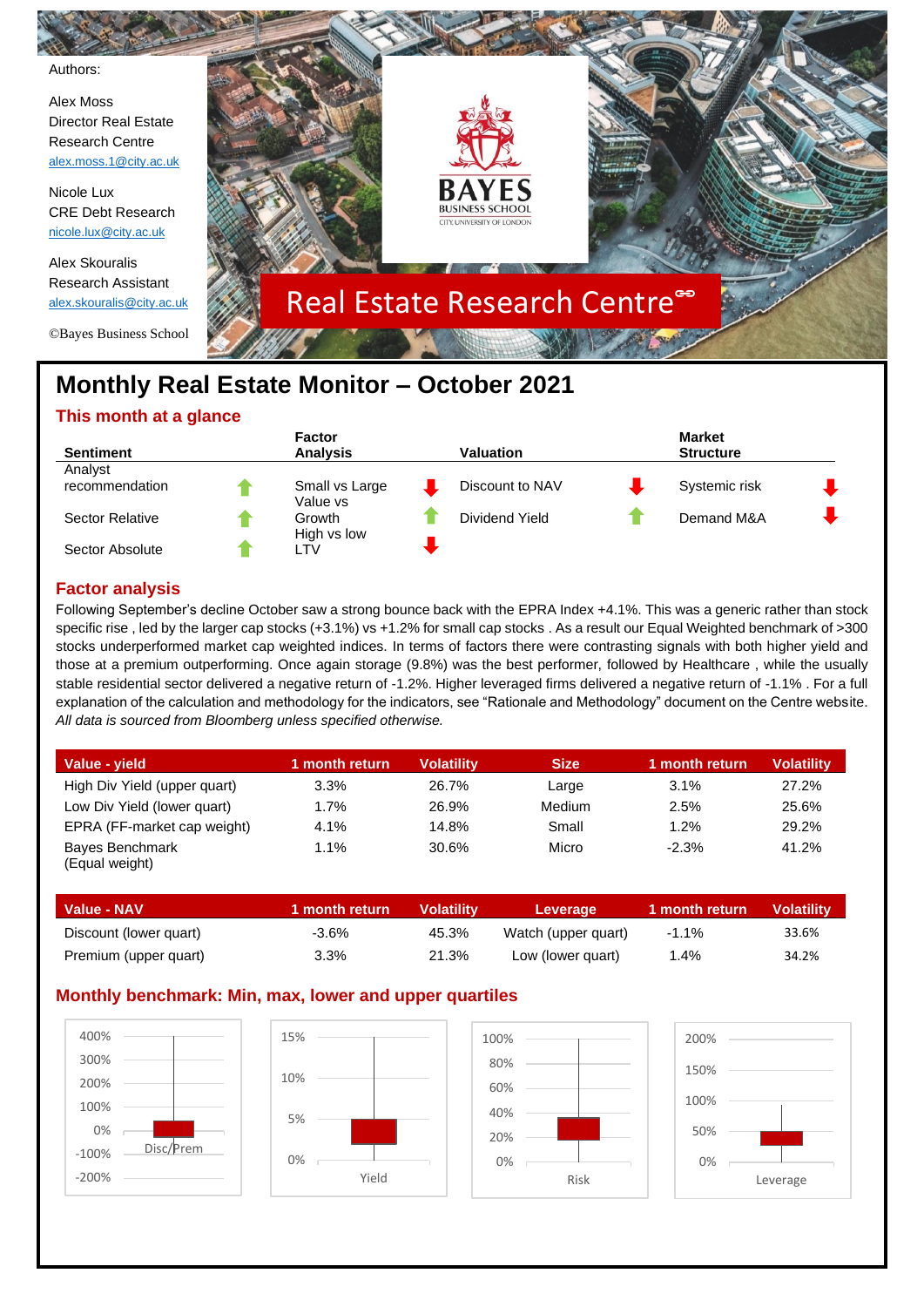### **Equity indicators**

We focus on two factors in particular -the most significant changes to analyst recommendations and the asset preferences in terms of performance. This month saw upgrades to two Swedish companies,,Dio and Castellum, while in Germany there two downgrades, with EyeMaxx particularly badly hit, although Deutsche REIT performed strongly despite the downgrades and still has an overall rating of 4.6 ot of 5. .

### **Analyst recommendations – Equity tables - upgrades & downgrades**

| Largest upgrades      |                     |                       |               | <b>Largest downgrades</b> |                     |                       |        |
|-----------------------|---------------------|-----------------------|---------------|---------------------------|---------------------|-----------------------|--------|
| <b>Name</b>           | <b>Score change</b> | 1 <sub>m</sub> return | <b>Rating</b> | <b>Name</b>               | <b>Score change</b> | 1 <sub>m</sub> return | Rating |
| Dios Fastigheter      | 0.7                 | 16.5%                 | 3.7           | <b>Borgestad ASA</b>      | $-2.0$              | $-4.4%$               | 3.0    |
| <b>Retail Estates</b> | 0.4                 | 7.3%                  | 3.8           | EyeMaxx Re AG             | $-1.0$              | $-69.2%$              | 3.0    |
| Nexity                | 0.4                 | $-1.2%$               | 4.3           | Adler Group SA            | $-0.7$              | $-21.0%$              | 3.7    |
| Renta Corp Re         | 0.3                 | 5.9%                  | 4.3           | Secure Income REIT        | $-0.7$              | $-1.2%$               | 4.3    |
| Castellum AB          | 0.3                 | 4.9%                  | 3.8           | Deutsche Ind REIT AG      | $-0.4$              | 30.8%                 | 4.6    |

Source: Bayes Business School, Bloomberg

### **Subsector analysis**

Three sectors are now trading at a discount, the travel sector is still not showing much recovery. Also, Cities as a sector are now at a slight discount and delivering a negative return of -0.5%. Best performers in terms of return are the storage and meds sectors.

| <b>Style</b>   | <b>Factor</b>          | <b>Yield</b> | <b>LTV</b> | <b>Analyst Opinion</b> | 1 <sub>m</sub> Perf | <b>Volatility</b> |
|----------------|------------------------|--------------|------------|------------------------|---------------------|-------------------|
| 1              | Cities                 | 1.8%         | 25.0%      | 2.9                    | $-0.5%$             | 26.7%             |
| $\overline{2}$ | <b>Diverse</b>         | 3.9%         | 38.8%      | 1.8                    | 1.5%                | 31.7%             |
| 3              | Meds                   | 3.3%         | 34.9%      | 4.7                    | 5.4%                | 22.2%             |
| 4              | Resi                   | 3.3%         | 41.2%      | 2.5                    | $-1.2%$             | 28.3%             |
| 5              | Sheds                  | 2.9%         | 38.5%      | 3.0                    | 1.0%                | 34.6%             |
| 6              | Shops                  | 4.8%         | 39.5%      | 2.3                    | 1.0%                | 30.0%             |
| 7              | Infra                  | 1.0%         | 19.8%      | 4.7                    | $-0.1%$             | 46.8%             |
| 8              | Workspace              | 3.8%         | 35.7%      | 2.4                    | 1.8%                | 27.4%             |
| 9              | Storage                | 2.0%         | 24.5%      | 3.9                    | 9.8%                | 23.7%             |
| 10             | Travel                 | 1.7%         | 49.0%      | 1.6                    | 1.1%                | 33.8%             |
|                | <b>Bayes Benchmark</b> |              | 38.5%      |                        | 1.1%                | 30.6%             |

Source: Bayes Business School, Bloomberg

## **Figure 1. Equity indices**



FTSE EPRA Nareit Europe / STOXX 599



Source: Bayes Business School, Thomson Reuters Datastream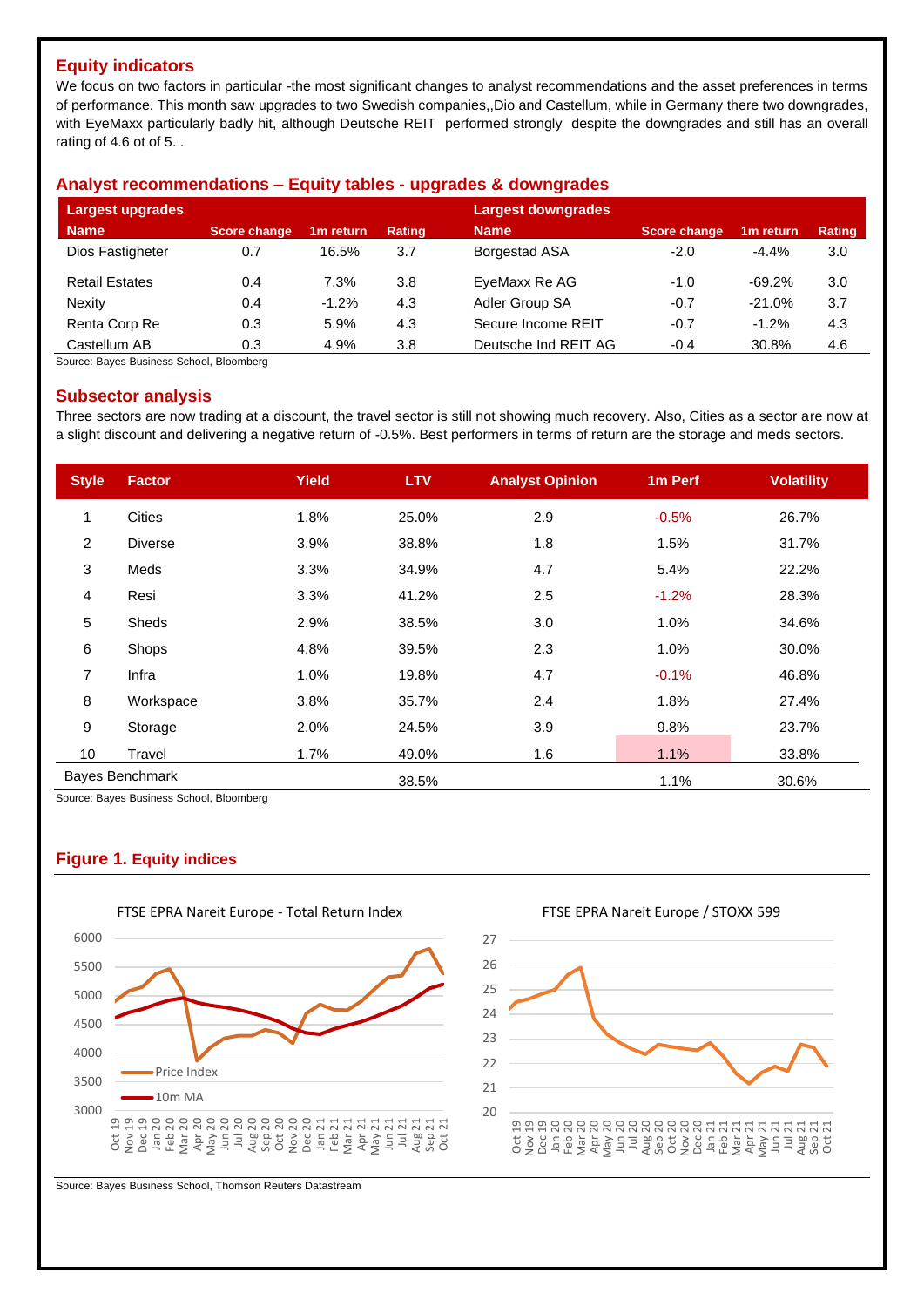| <b>M&amp;A announcements</b>   |                        |                             |                                            |                               |                    |  |  |  |  |  |
|--------------------------------|------------------------|-----------------------------|--------------------------------------------|-------------------------------|--------------------|--|--|--|--|--|
| <b>Announce</b><br><b>Date</b> | <b>Target Name</b>     | <b>Acquirer Name</b>        | <b>Total Value</b><br>$(\epsilon$ million) | <b>Payment</b><br><b>Type</b> | <b>Deal Status</b> |  |  |  |  |  |
| 26/10/2021                     | Deutsche Ind REIT AG   | CTP NV                      | 636.36                                     | Cash or Stock                 | Pending            |  |  |  |  |  |
| 20/10/2021                     | TLG Immobilien AG      | Aroundtown SA               | 696.79                                     | Cash                          | Pending            |  |  |  |  |  |
| 18/10/2021                     | Atrium European Re Ltd | Gazit-Globe Ltd             | 352.37                                     | Cash                          | Pending            |  |  |  |  |  |
| 12/10/2021                     | Entra ASA              | <b>Fastighets AB Balder</b> | 5783.53                                    | Cash                          | Pending            |  |  |  |  |  |

Source: Bayes Business School, Bloomberg

### **Debt sentiment**

Corporate bond yields have widened between September and October by 6-8bps for shorter maturities, however, longer maturities widened by 15 – 18bps, following the German BUND which increased by 15bps. Total bond issuance in October was strong with €6.8bn compared to €3.3bn in 2020 and €5.6bn in 2019.

### **Figure 2. Corporate bond credit curves, IBOXX Euro Non-Financials**







Source: Bayes Business School, Thomson Reuters Datastream

#### Related documents:

*[Bayes Monthly Monitor Methodology](https://www.bayes.city.ac.uk/__data/assets/pdf_file/0006/641157/bayes-market-monitor-methodology-document.pdf) [Bayes CRE Lending Report Year-end 2020](https://estore.city.ac.uk/product-catalogue/publications/publications/the-commercial-real-estate-lending-report-excel-data-package-yearend-2020) [Bayes CRE Lending Report Mid-Year 2021](https://estore.city.ac.uk/product-catalogue/publications/publications/the-commercial-real-estate-lending-report-excel-data-package-midyear-2021)*